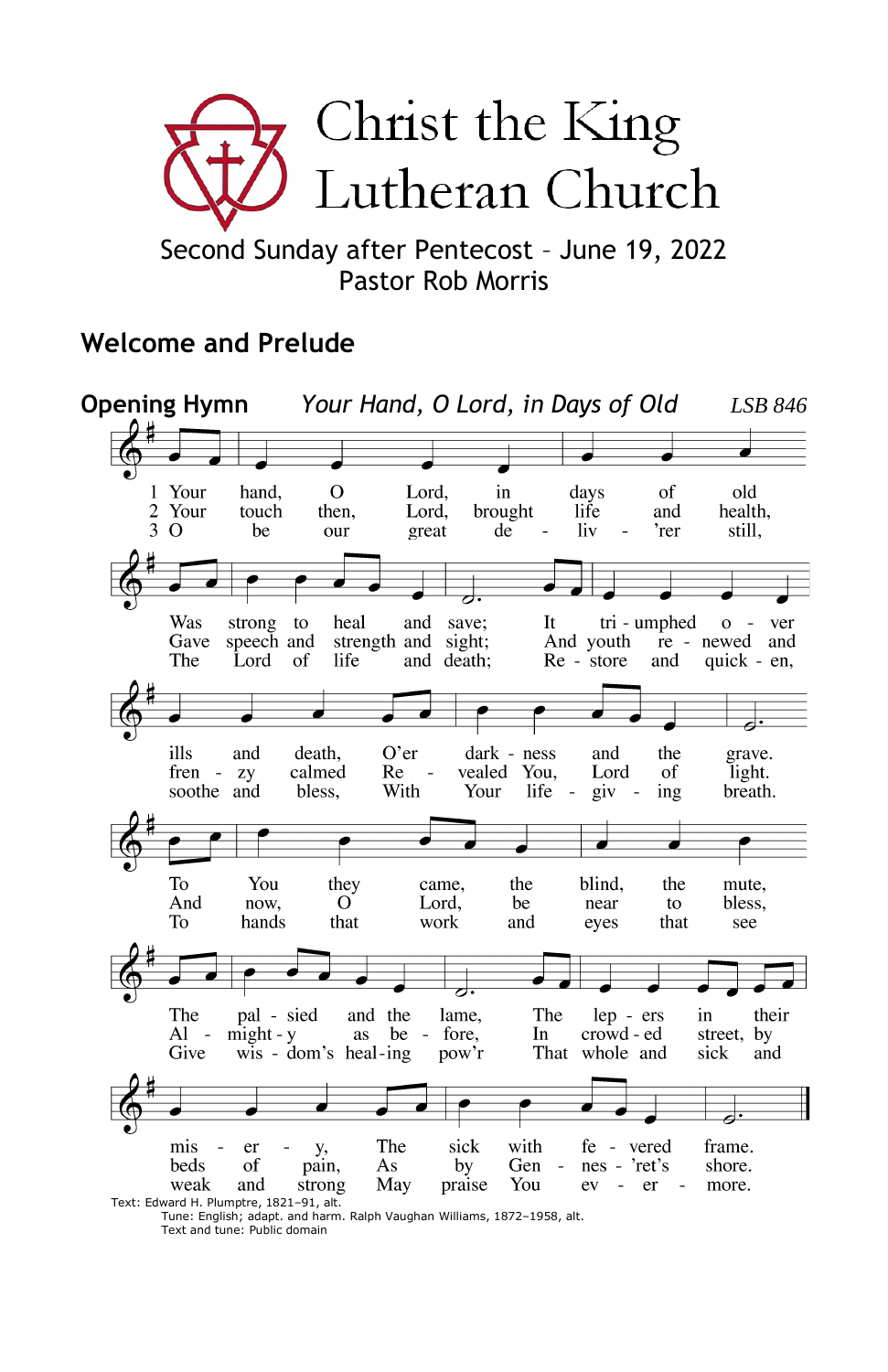# **Confession and Absolution** *LSB 167*

*The sign of the cross may be made by all in remembrance of their Baptism.*

- **P** In the name of the Father and of the  $\pm$  Son and of the Holy Spirit.
- C **Amen.**
- $\boxed{\mathbf{P}}$  If we say we have no sin, we deceive ourselves, and the truth is not in us.
- C **But if we confess our sins, God, who is faithful and just, will forgive our sins and cleanse us from all unrighteousness.**

## *Kneel/Stand*

*Silence for reflection on God's Word and for self-examination.*

- $\mathbf{P}$  Let us then confess our sins to God our Father.
- C **Most merciful God, we confess that we are by nature sinful and unclean. We have sinned against You in thought, word, and deed, by what we have done and by what we have left undone. We have not loved You with our whole heart; we have not loved our neighbors as ourselves. We justly deserve Your present and eternal punishment. For the sake of Your Son, Jesus Christ, have mercy on us. Forgive us, renew us, and lead us, so that we may delight in Your will and walk in Your ways to the glory of Your holy name. Amen.**
- P Almighty God in His mercy has given His Son to die for you and for His sake forgives you all your sins. As a called and ordained servant of Christ, and by His authority, I therefore forgive you all your sins in the name of the Father and of the  $\pm$  Son and of the Holy Spirit.
- C **Amen.**

*Stand*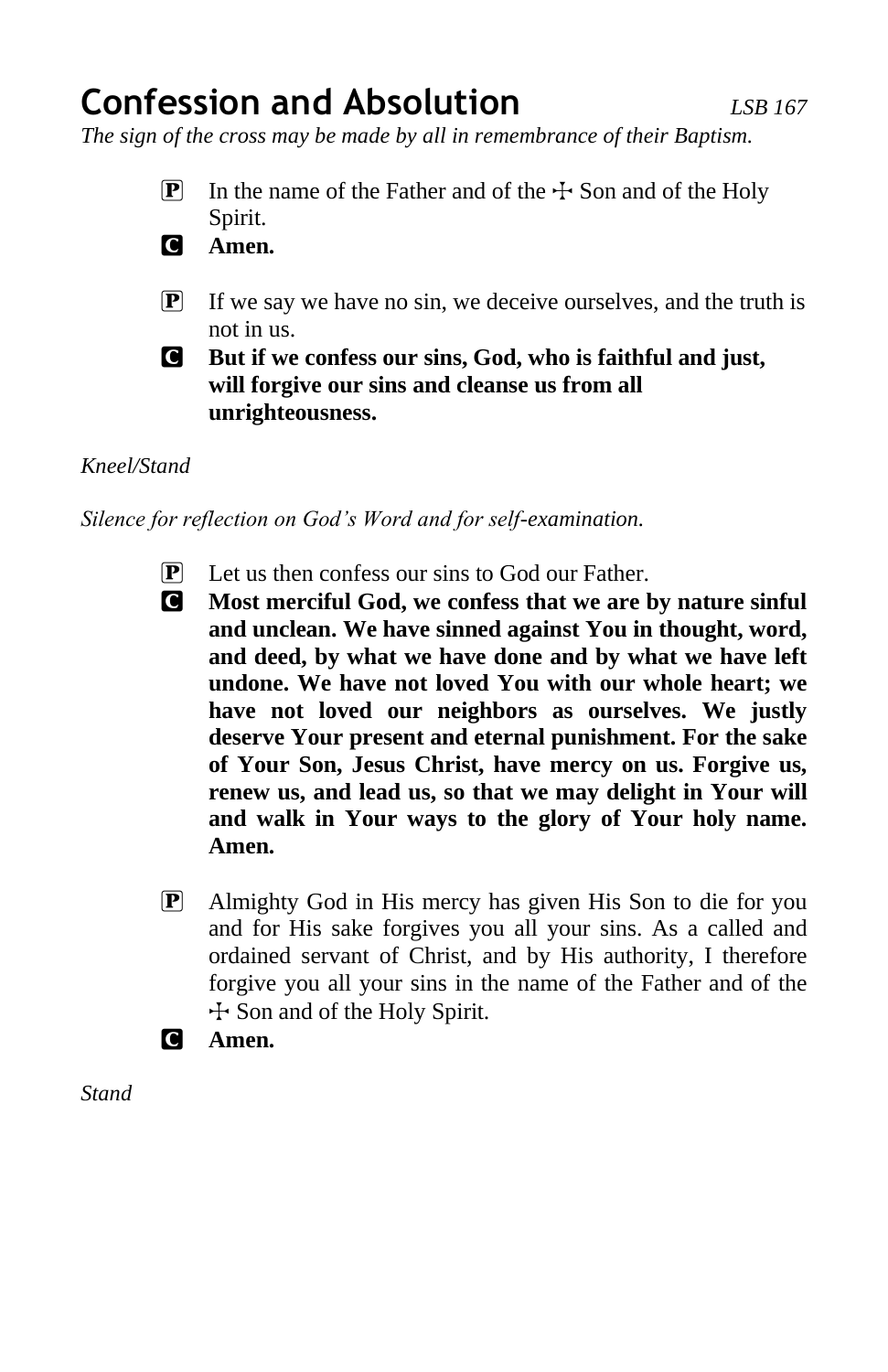# Service of the Word

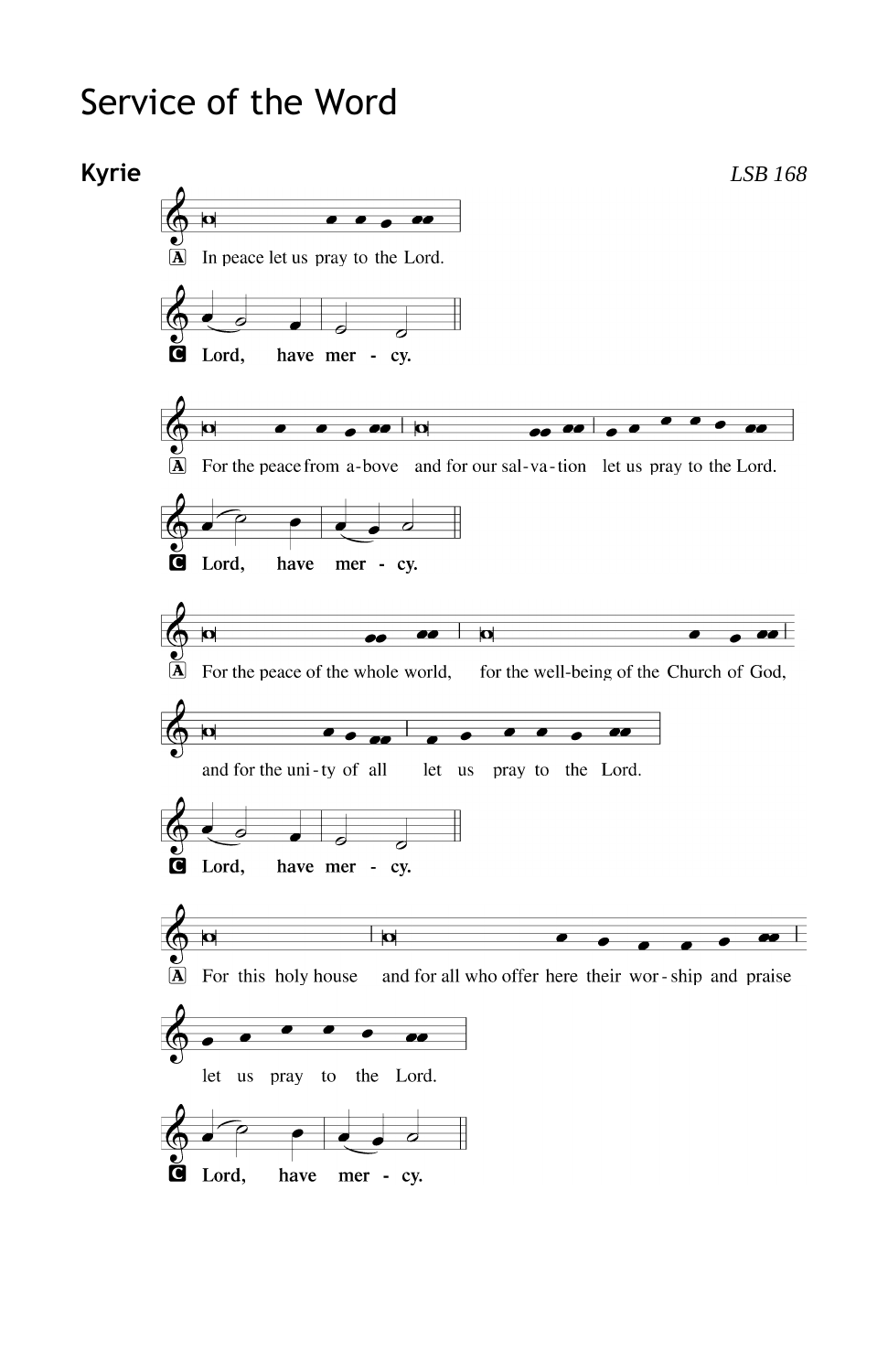

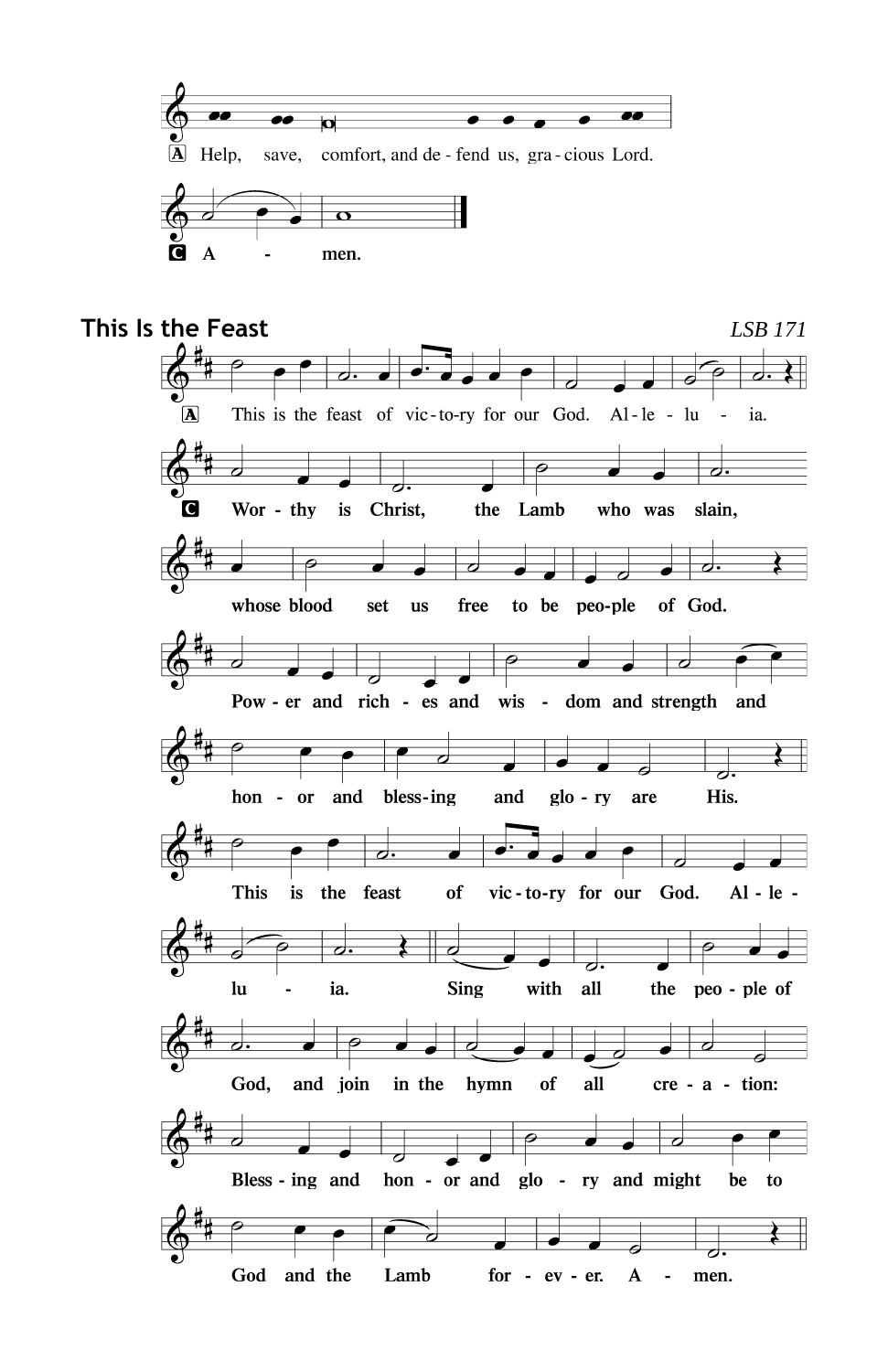

And al - so with you.

P Let us pray.

**O God, You have prepared for those who love You such good things as surpass our understanding. Cast out all sins and evil desires from us, and pour into our hearts Your Holy Spirit to guide us into all blessedness; through Jesus Christ, Your Son, our Lord, who lives and reigns with You and the Holy Spirit, one God, now and forever.**

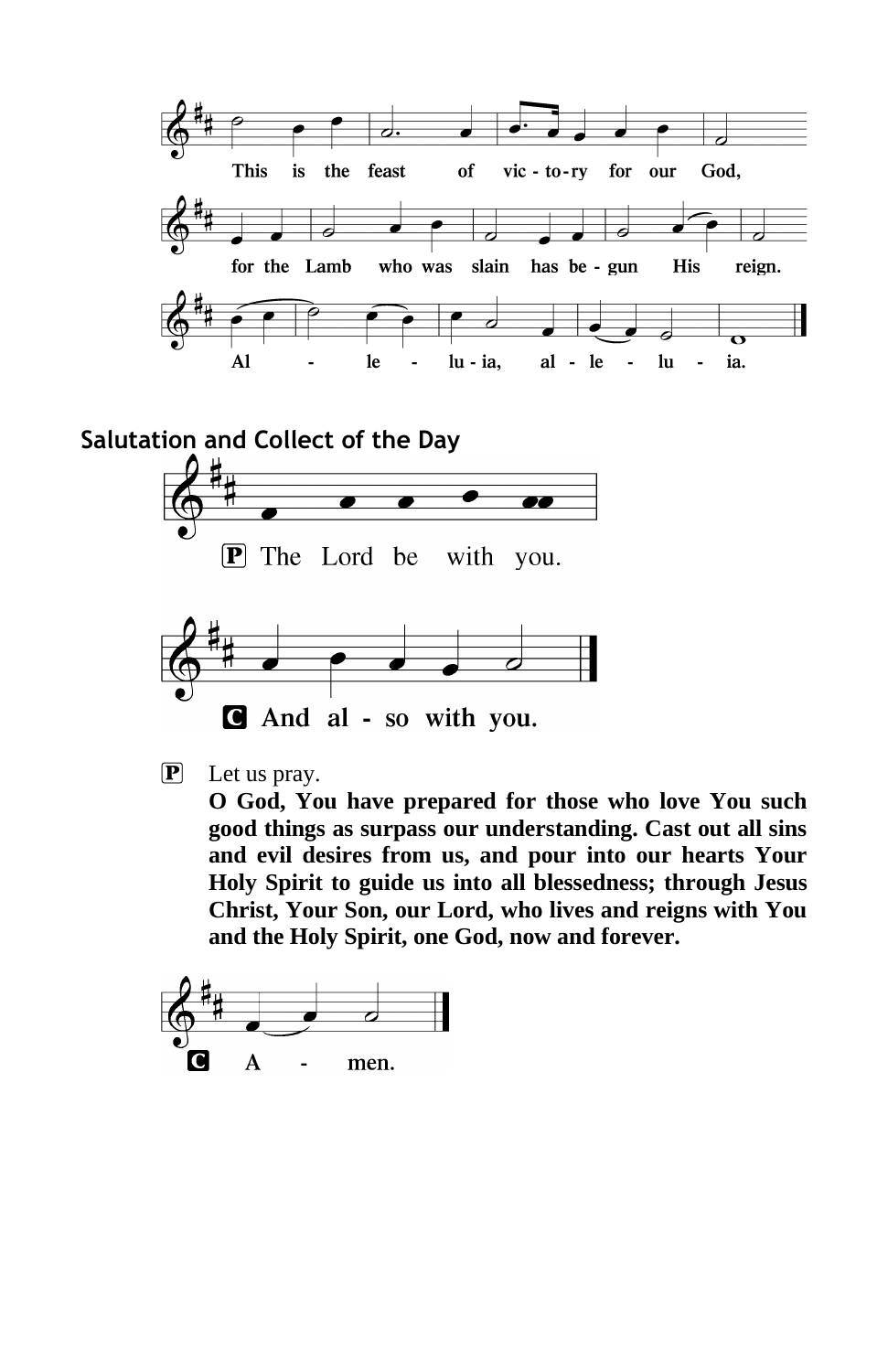#### *Sit* **Old Testament Reading** *Isaiah 65:1–9*

A The Old Testament Reading is from Isaiah, chapter 65. <sup>1</sup>I was ready to be sought by those who did not ask for me; I was ready to be found by those who did not seek me. I said, "Here am I, here am I," to a nation that was not called by my name. <sup>2</sup>I spread out my hands all the day to a rebellious people, who walk in a way that is not good, following their own devices; <sup>3</sup>a people who provoke me to my face continually, sacrificing in gardens and making offerings on bricks; <sup>4</sup>who sit in tombs, and spend the night in secret places; who eat pig's flesh, and broth of tainted meat is in their vessels; <sup>5</sup>who say, "Keep to yourself, do not come near me, for I am too holy for you." These are a smoke in my nostrils, a fire that burns all the day. <sup>6</sup>Behold, it is written before me: "I will not keep silent, but I will repay; I will indeed repay into their bosom <sup>7</sup>both your iniquities and your fathers' iniquities together, says the LORD; because they made offerings on the mountains and insulted me on the hills, I will measure into their bosom payment for their former deeds." <sup>8</sup>Thus says the LORD: "As the new wine is found in the cluster, and they say, 'Do not destroy it, for there is a blessing in it,' so I will do for my servants' sake, and not destroy them all. <sup>9</sup>I will bring forth offspring from Jacob, and from Judah possessors of my mountains; my chosen shall possess it, and my servants shall dwell there."

 $[A]$  This is the Word of the Lord.

C **Thanks be to God.**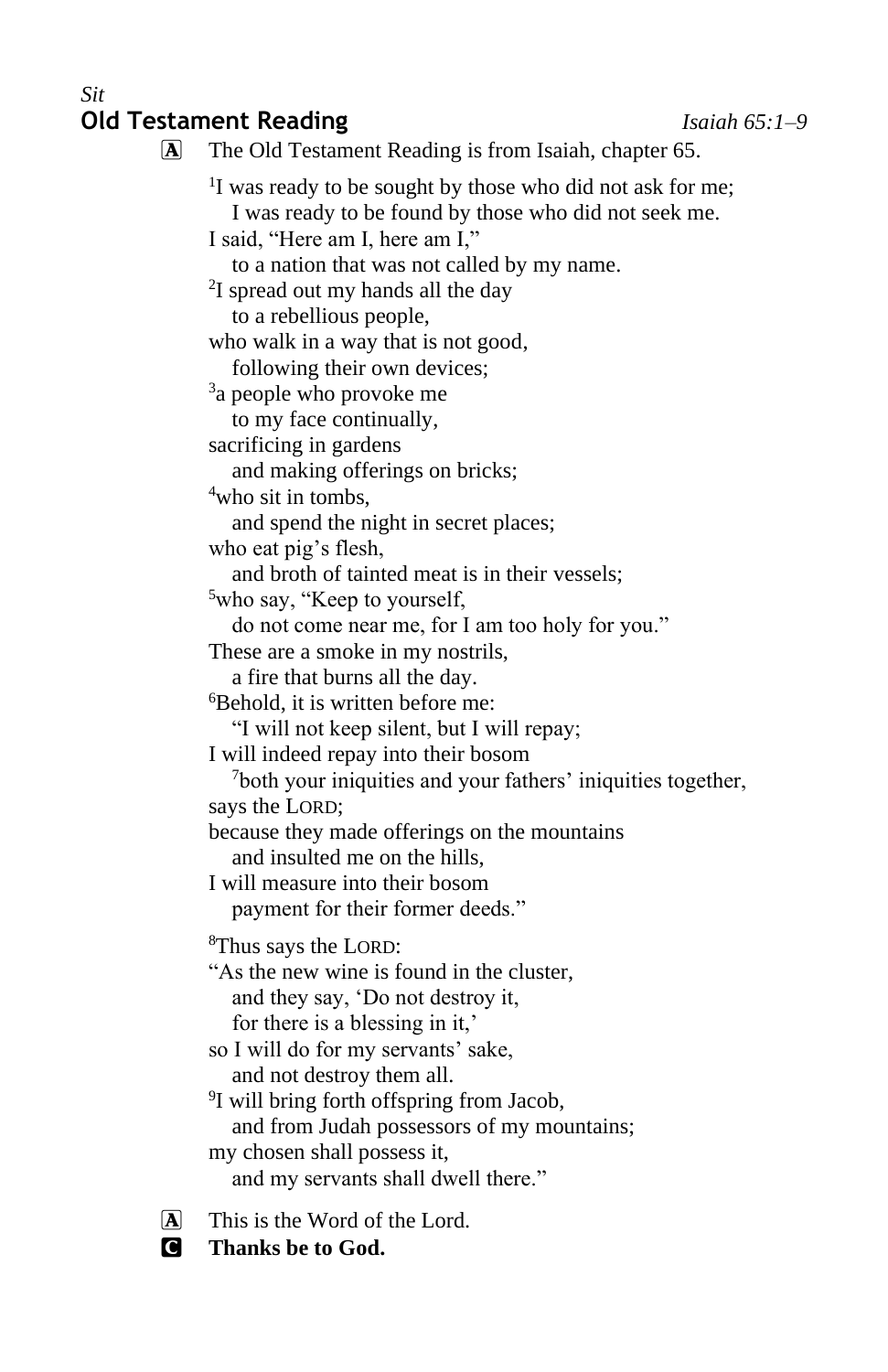## **Psalm** *Psalm 3*

**<sup>1</sup>O LORD, how many | are my foes!\* Many are rising a- | gainst me; <sup>2</sup>many are saying | of my soul,\* there is no salvation for | him in God. <sup>3</sup>But you, O LORD, are a shield a- | bout me,\* my glory, and the lifter | of my head. 4 I cried aloud | to the LORD,\* and he answered me from his | holy hill. 5 I lay | down and slept;\* I woke again, for the LORD sus- | tained me. 6 I will not be afraid of many thousands of | people\* who have set themselves against me | all around. <sup>7</sup>Arise, O LORD! Save me, O my God! For you strike all my enemies | on the cheek;\* you break the teeth of the | wicked. <sup>8</sup>Salvation belongs | to the LORD;\* your blessing be on your | people!**

**Glory be to the Father and to the Son and to the Holy Spirit As it was in the beginning, is now, and will be forever. Amen.**

**Epistle** *Galatians 3:23—4:7*

A The Epistle is from Galatians, chapter 3.

 $^{23}$ Now before faith came, we were held captive under the law, imprisoned until the coming faith would be revealed.  $24$ So then, the law was our guardian until Christ came, in order that we might be justified by faith.  $25$ But now that faith has come, we are no longer under a guardian, <sup>26</sup>for in Christ Jesus you are all sons of God, through faith.  $27$ For as many of you as were baptized into Christ have put on Christ. <sup>28</sup>There is neither Jew nor Greek, there is neither slave nor free, there is neither male nor female, for you are all one in Christ Jesus. <sup>29</sup>And if you are Christ's, then you are Abraham's offspring, heirs according to promise.

<sup>1</sup>I mean that the heir, as long as he is a child, is no different from a slave, though he is the owner of everything,  $2$ but he is under guardians and managers until the date set by his father. <sup>3</sup>In the same way we also, when we were children, were enslaved to the elementary principles of the world. <sup>4</sup>But when the fullness of time had come, God sent forth his Son, born of woman, born under the law, <sup>5</sup> to redeem those who were under the law, so that we might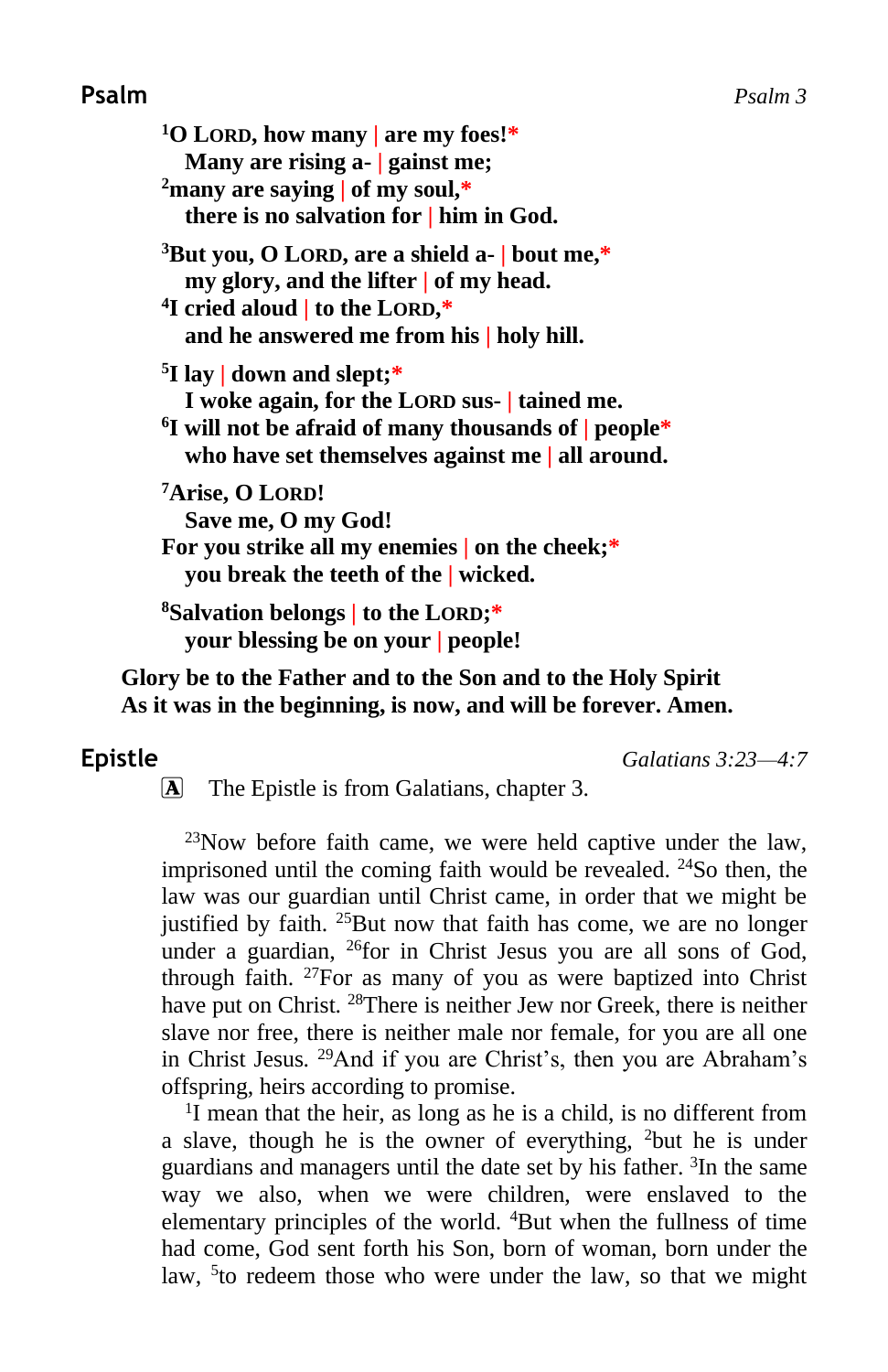receive adoption as sons. <sup>6</sup>And because you are sons, God has sent the Spirit of his Son into our hearts, crying, "Abba! Father!" <sup>7</sup>So you are no longer a slave, but a son, and if a son, then an heir through God.

A This is the Word of the Lord.

C **Thanks be to God.**

*Stand*









<sup>26</sup>Then they sailed to the country of the Gerasenes, which is opposite Galilee. <sup>27</sup>When Jesus had stepped out on land, there met him a man from the city who had demons. For a long time he had worn no clothes, and he had not lived in a house but among the tombs. <sup>28</sup>When he saw Jesus, he cried out and fell down before him and said with a loud voice, "What have you to do with me, Jesus, Son of the Most High God? I beg you, do not torment me." <sup>29</sup>For he had commanded the unclean spirit to come out of the man. (For many a time it had seized him. He was kept under guard and bound with chains and shackles, but he would break the bonds and be driven by the demon into the desert.) <sup>30</sup>Jesus then asked him, "What is your name?" And he said, "Legion," for many demons had entered him. <sup>31</sup>And they begged him not to command them to depart into the abyss. <sup>32</sup>Now a large herd of pigs was feeding there on the hillside, and they begged him to let them enter these. So he gave them permission. <sup>33</sup>Then the demons came out of the man and entered the pigs, and the herd rushed down the steep bank into the lake and were drowned.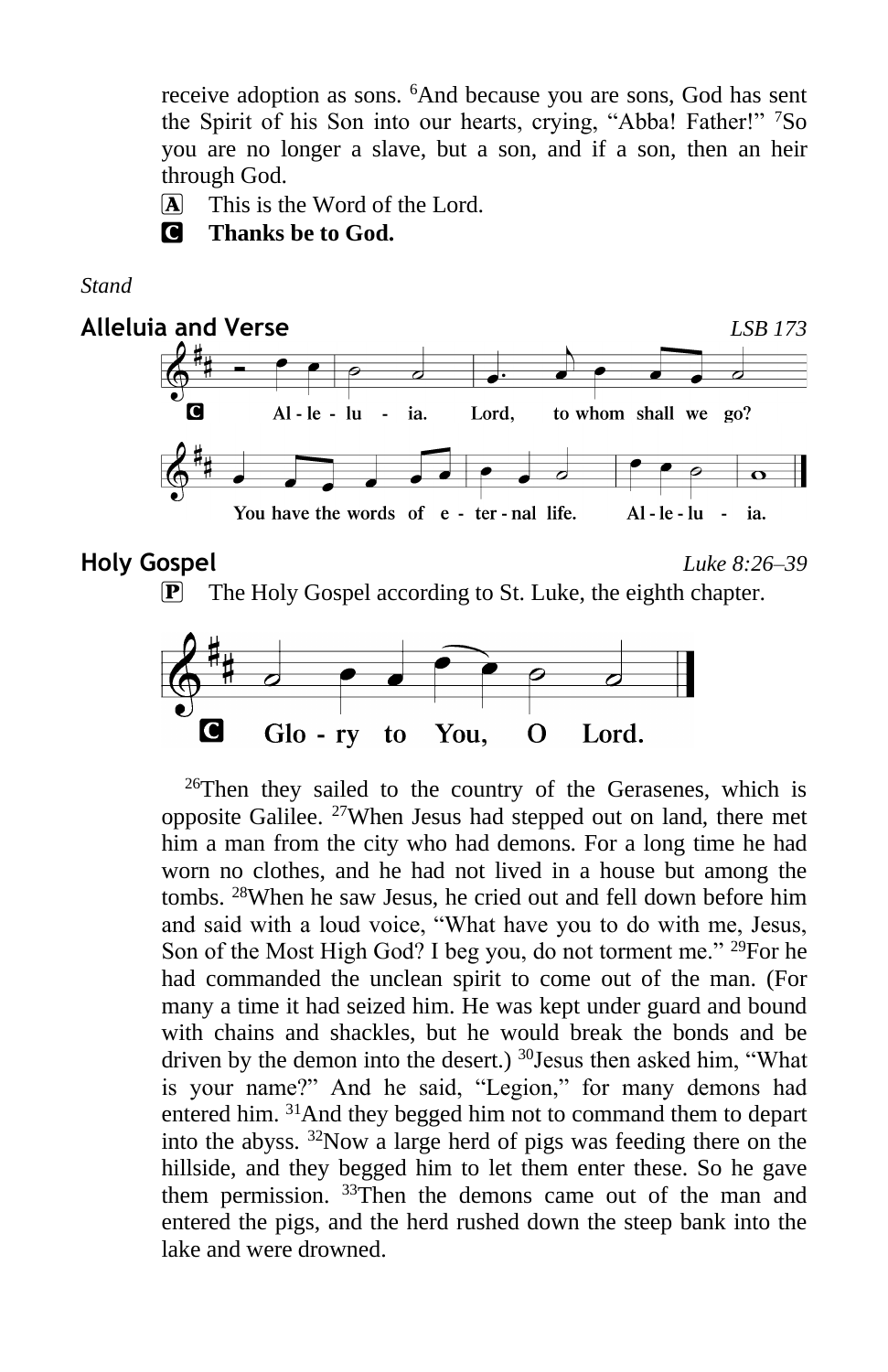<sup>34</sup>When the herdsmen saw what had happened, they fled and told it in the city and in the country. <sup>35</sup>Then people went out to see what had happened, and they came to Jesus and found the man from whom the demons had gone, sitting at the feet of Jesus, clothed and in his right mind, and they were afraid. <sup>36</sup>And those who had seen it told them how the demon-possessed man had been healed. <sup>37</sup>Then all the people of the surrounding country of the Gerasenes asked him to depart from them, for they were seized with great fear. So he got into the boat and returned. <sup>38</sup>The man from whom the demons had gone begged that he might be with him, but Jesus sent him away, saying, <sup>39"</sup>Return to your home, and declare how much God has done for you." And he went away, proclaiming throughout the whole city how much Jesus had done for him.

 $\boxed{\mathbf{P}}$  This is the Gospel of the Lord.



**Hymn of the Day** *"Away from Us!" the Demon Cried LSB 541*  $\overline{P}$  $A^4$ us!"  $\mathbf{1}$ way from the de mon cried  $\overline{c}$ But Je sus spoke with God's own pow'r:  $3<sub>0</sub>$ Christ, God's Word. ris en  $\lim$  ing doubt 4 Drive crip out the that ples faith; 5 Then help Lord, to greet each day us, When Christ, the Lord, drew near. "Our dark, dis ä, or - dered "Come forth!" was His com - mand; For e - vil can - not To Come, speak the us, we pray, draw near. truth that Ex pel pride and greed That we, from pow'rs that our **With** wills hearts and made new And. when You call **us** d. pear!" world is lost When You. the Light. ap bear Light Nor sin Truth with stand. the the  $\overline{a}$ cleans - es sin With love that con quers fear. threat - en May, be freed. us, by Your grace, You. forth to serve, To rise and fol low Text: Herman G. Stuempfle, Jr., 1923–2007 Tune: African American spiritual; adapt. Harry T. Burleigh, 1866–1949

Text: © 2000 GIA Publications, Inc. Used by permission: LSB Hymn License no. 110000765 Tune: Public domainSermon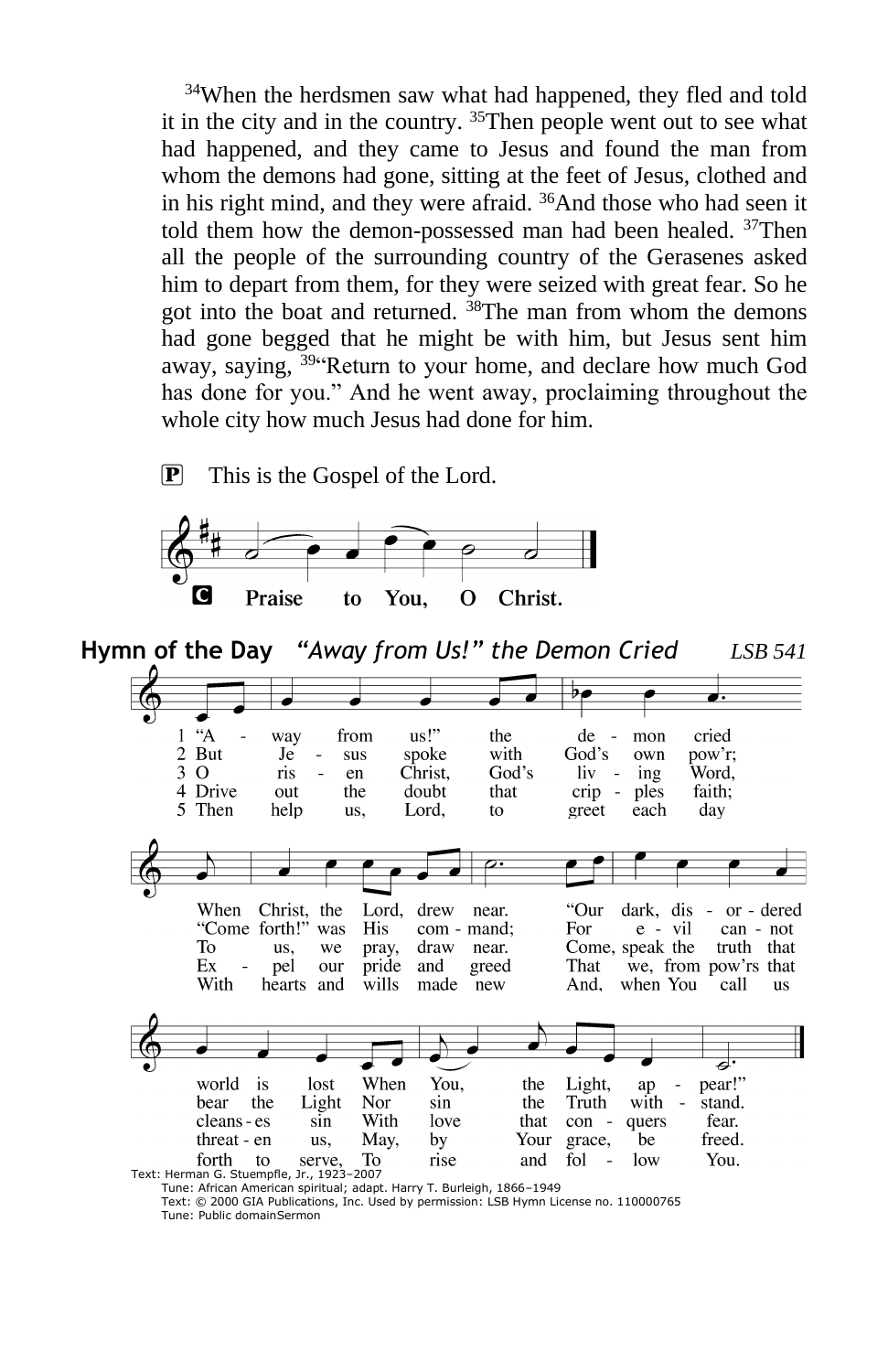**Apostles' Creed**

C **I believe in God, the Father Almighty, maker of heaven and earth.**

> **And in Jesus Christ, His only Son, our Lord, who was conceived by the Holy Spirit, born of the virgin Mary, suffered under Pontius Pilate, was crucified, died and was buried. He descended into hell. The third day He rose again from the dead. He ascended into heaven and sits at the right hand of God the Father Almighty. From thence He will come to judge the living and the dead.**

**I believe in the Holy Spirit, the holy Christian Church, the communion of saints, the forgiveness of sins, the resurrection of the body,** and the life  $\div$  everlasting. Amen.

## **Prayer of the Church and Passing of the Peace**

## Service of the Sacrament

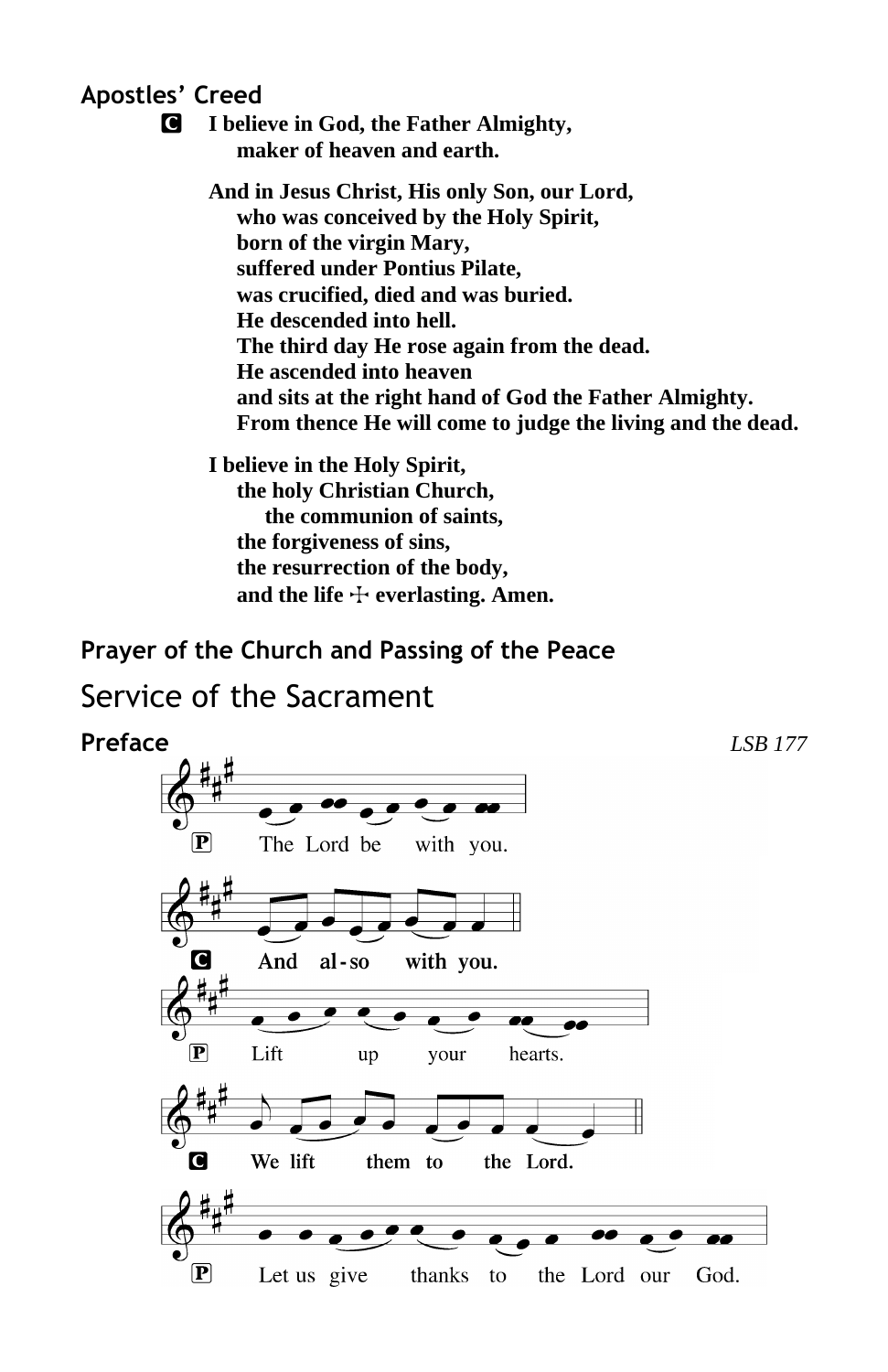

P It is truly good, right, and salutary that we should at all times and in all places give thanks to You, holy Lord, almighty Father, everlasting God, through Jesus Christ, our Lord, who, having created all things, took on human flesh and was born of the virgin Mary. For our sake He died on the cross and rose from the dead to put an end to death, thus fulfilling Your will and gaining for You a holy people. Therefore with angels and archangels and with all the company of heaven we laud and magnify Your glorious name, evermore praising You and saying:



## **Prayer of Thanksgiving** *LSB 178*

P Blessed are You, Lord of heaven and earth, for You have had mercy on those whom You created and sent Your onlybegotten Son into our flesh to bear our sin and be our Savior. With repentant joy we receive the salvation accomplished for us by the all-availing sacrifice of His body and His blood on the cross.

C **Amen.**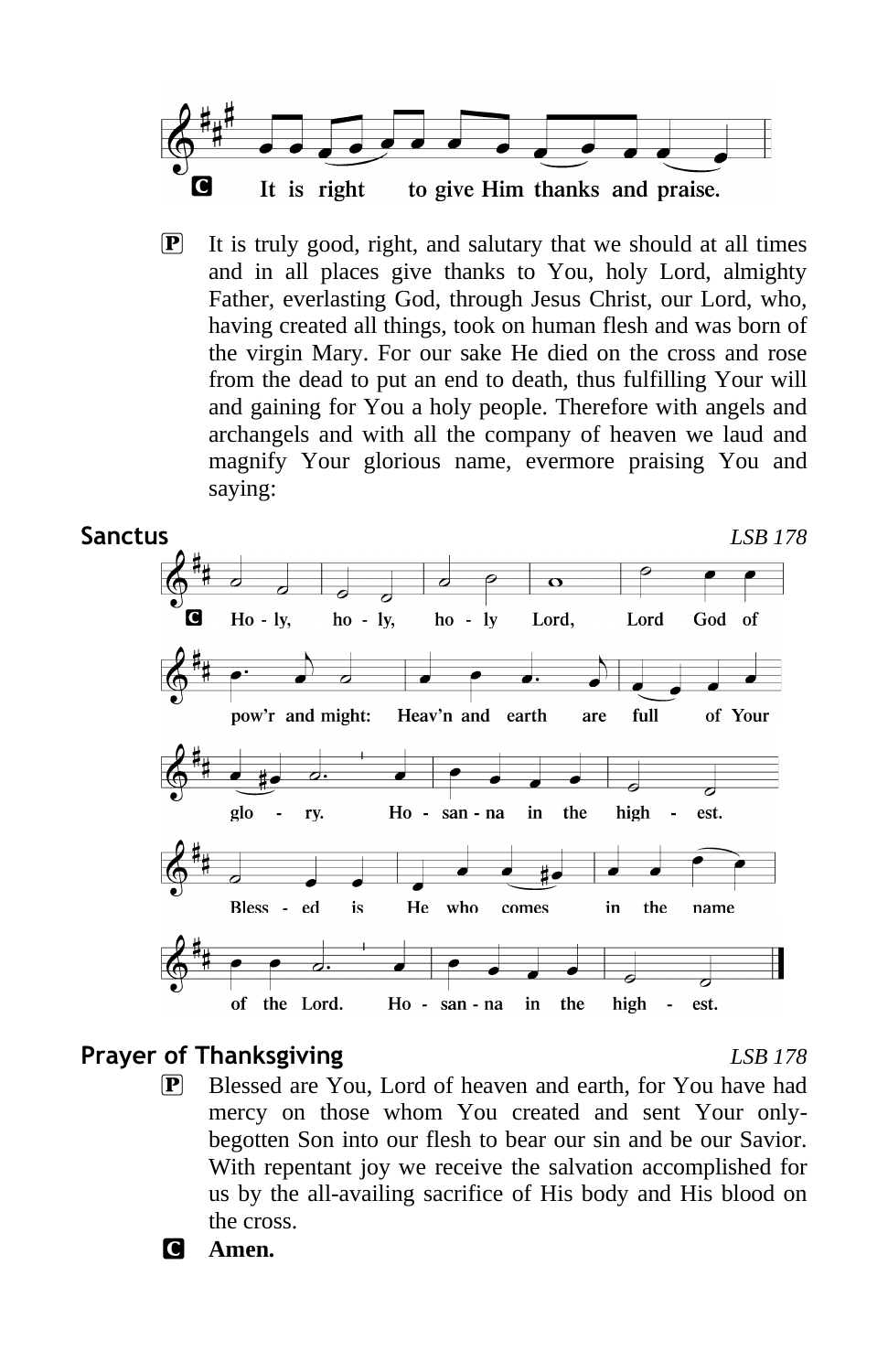## **Lord's Prayer**

 P Lord, remember us in Your kingdom and teach us to pray:

C **Our Father who art in heaven, hallowed be Thy name, Thy kingdom come, Thy will be done on earth as it is in heaven; give us this day our daily bread; and forgive us our trespasses as we forgive those who trespass against us; and lead us not into temptation, but deliver us from evil. For Thine is the kingdom and the power and the glory forever and ever. Amen.**

## **The Words of Our Lord**

P Our Lord Jesus Christ, on the night when He was betrayed, took bread, and when He had given thanks, He broke it and gave it to the disciples and said: "Take, eat; this is My  $+$  body, which is given for you. This do in remembrance of Me."

In the same way also He took the cup after supper, and when He had given thanks, He gave it to them, saying: "Drink of it, all of you; this cup is the new testament in My  $+$  blood, which is shed for you for the forgiveness of sins. This do, as often as you drink it, in remembrance of Me."

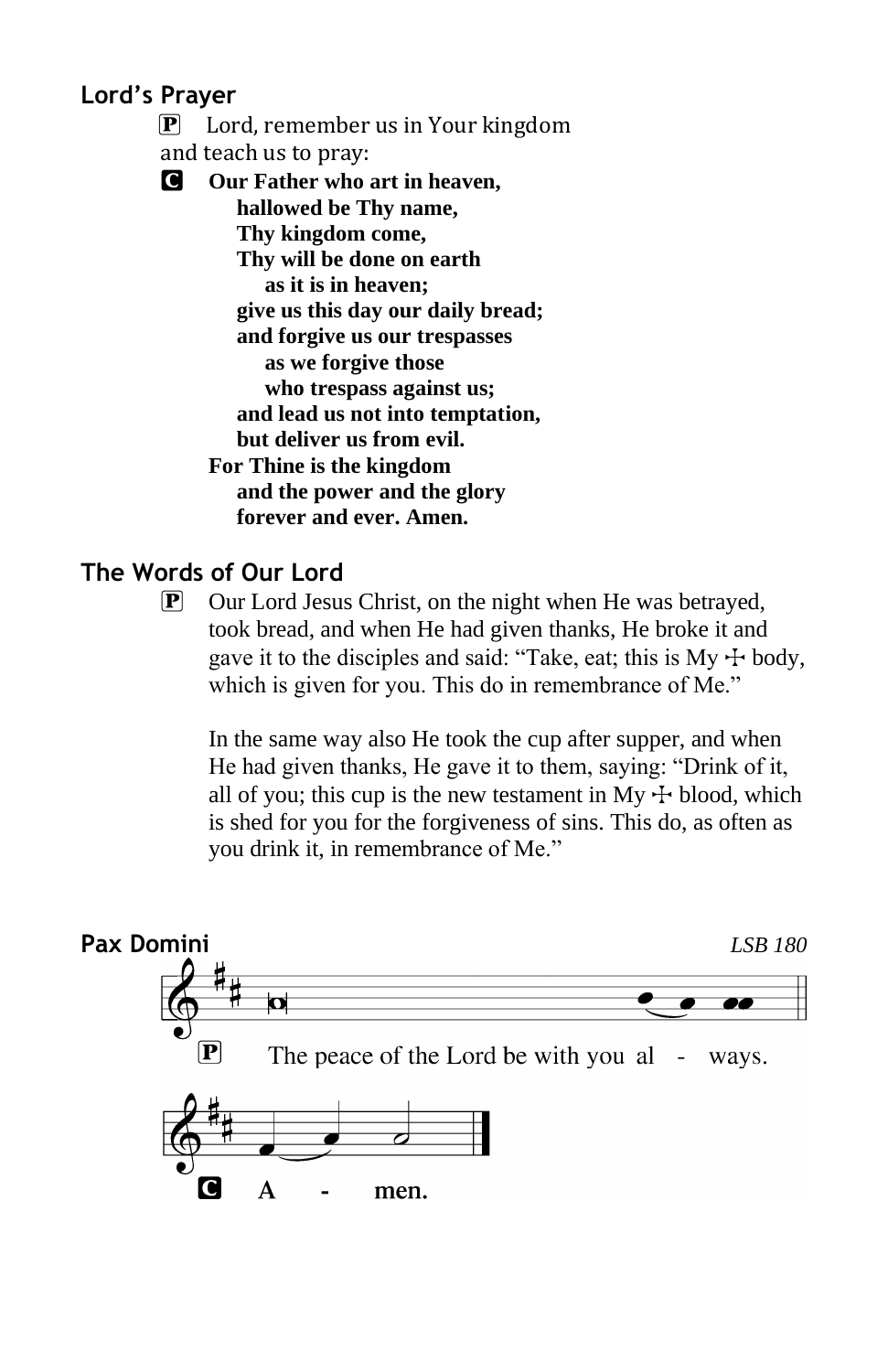

*Sit*

## **Distribution -** *Note Special Instructions*

*\*Gluten-free and alcohol-free options available in the center of each serving tray: indicate to the pastor if you need one of these.*

*Stand*

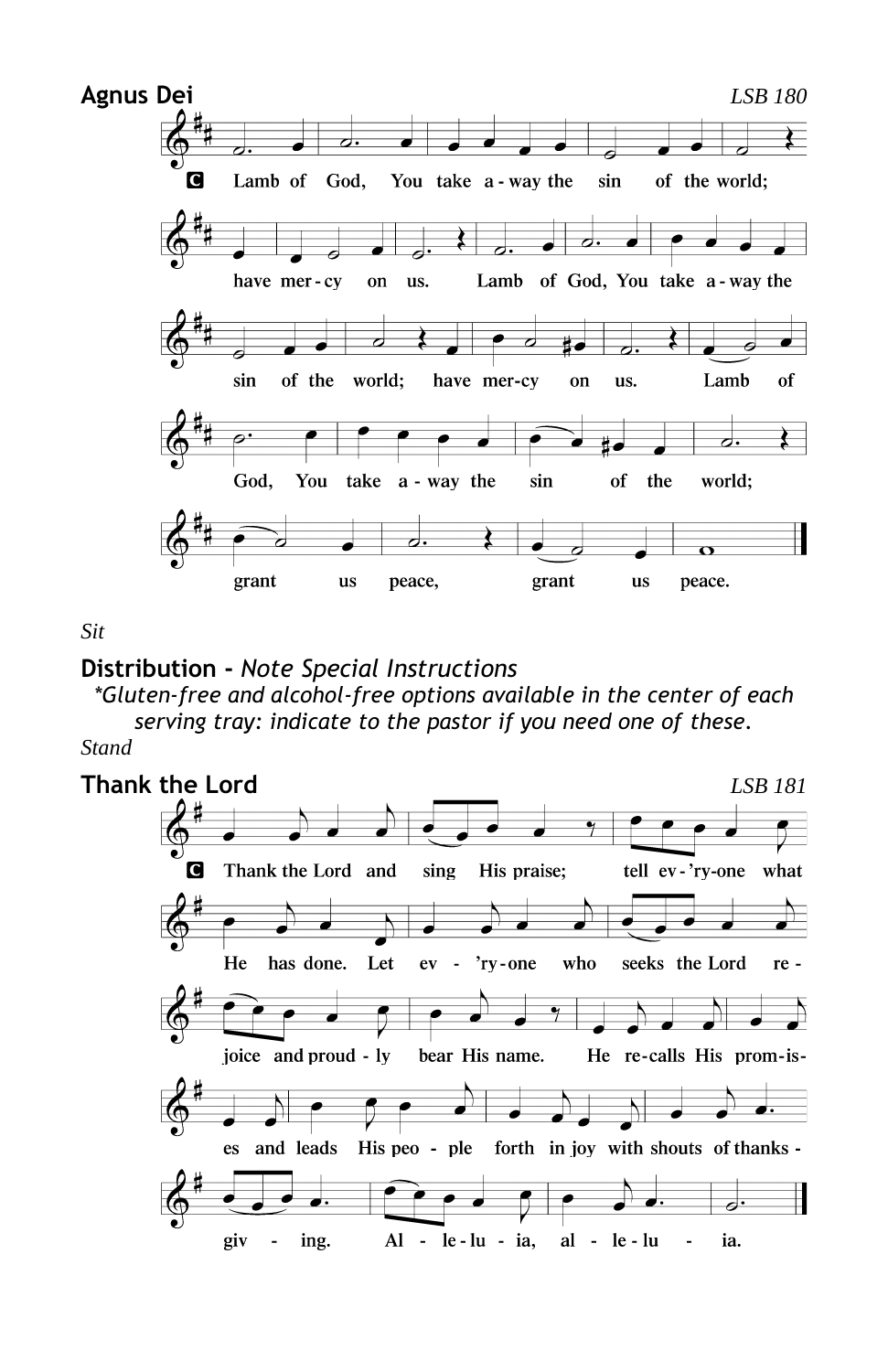## **Post-Communion Collect**

## $\overline{A}$  Let us pray.

We give thanks to You, almighty God, that You have refreshed us through this salutary gift, and we implore You that of Your mercy You would strengthen us through the same in faith toward You and in fervent love toward one another; through Jesus Christ, Your Son, our Lord, who lives and reigns with You and the Holy Spirit, one God, now and forever.



**Benediction** *LSB 183*

 $\bullet$ 

 $\mathbf{\mathbf{\mathbb{P}}}$  The Lord bless you and keep you.

The Lord make His face shine on you

and be gracious to you.

The Lord look upon you with favor and  $\pm$  give you peace.

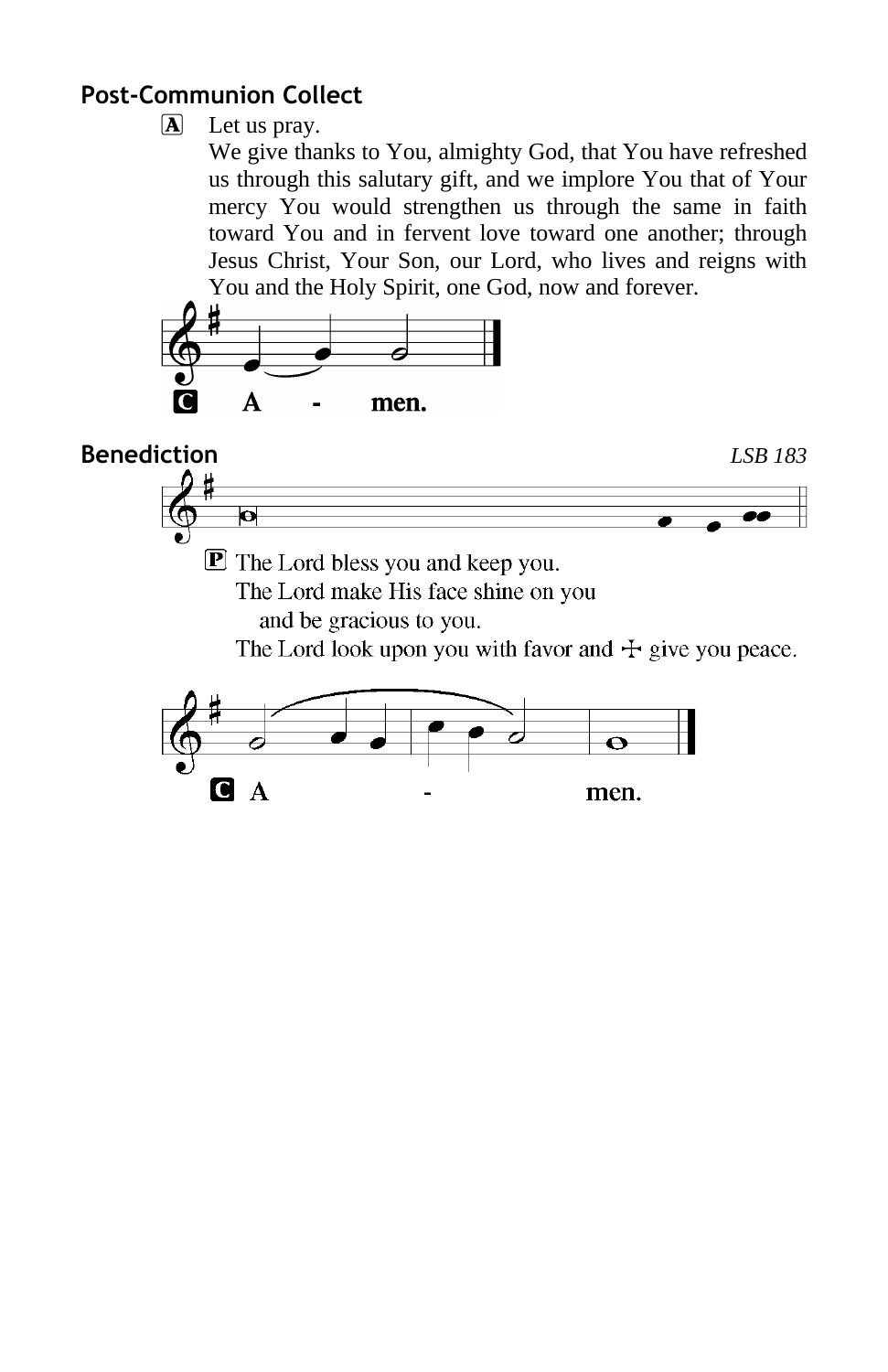**Closing Hymn** *Praise the One Who Breaks the Darkness LSB 849* J 1 Praise the One who breaks the dark - ness With  $\mathbf{a}$ lib - er 2 Praise the One who blessed the chil - dren With a strong, yet 3 Let us praise the Word In - car - nate, Christ, who suf - fered  $at - ing$ light; Praise the One who frees the pris -'ners, gen-tle, word: Praise the One who drove out de mons L, place. Je died and rose vic rious in our  $-$  sus to 77 7  $\mathbf \Omega$ a Turn-ing blind-ness  $in - to$ sight. Praise the One who preached the With the pierc-ing, two-edged sword. Praise the One who brings cool That we may know God by us sing for and grace. Let joy  $\overline{\mathbf{C}}$ Gos - pel, Heal-ing ev 'nу dread dis - ease. Calm-ing wa  $-$  ter To the des  $er<sup>3</sup>$ s  $burn - ing$ sand; From this  $\overline{\phantom{a}}$ God has glad - ness, See - ing what our done: Let us  $\overline{\phantom{a}}$ storms, and feed-ing thou-sands With the  $ver - y$ Bread of peace. Quench-ing thirst in ev - 'ry land. Well comes liv - ing wa - ter, praise the true Re-deem-er, Praise the One who makes us one. Text: Rusty Edwards, 1955 Tune: The Sacred Harp, 1844, Philadelphia

Text: © 1987 Hope Publishing Co. Used by permission: LSB Hymn License no. 110000765 Tune: Public domain